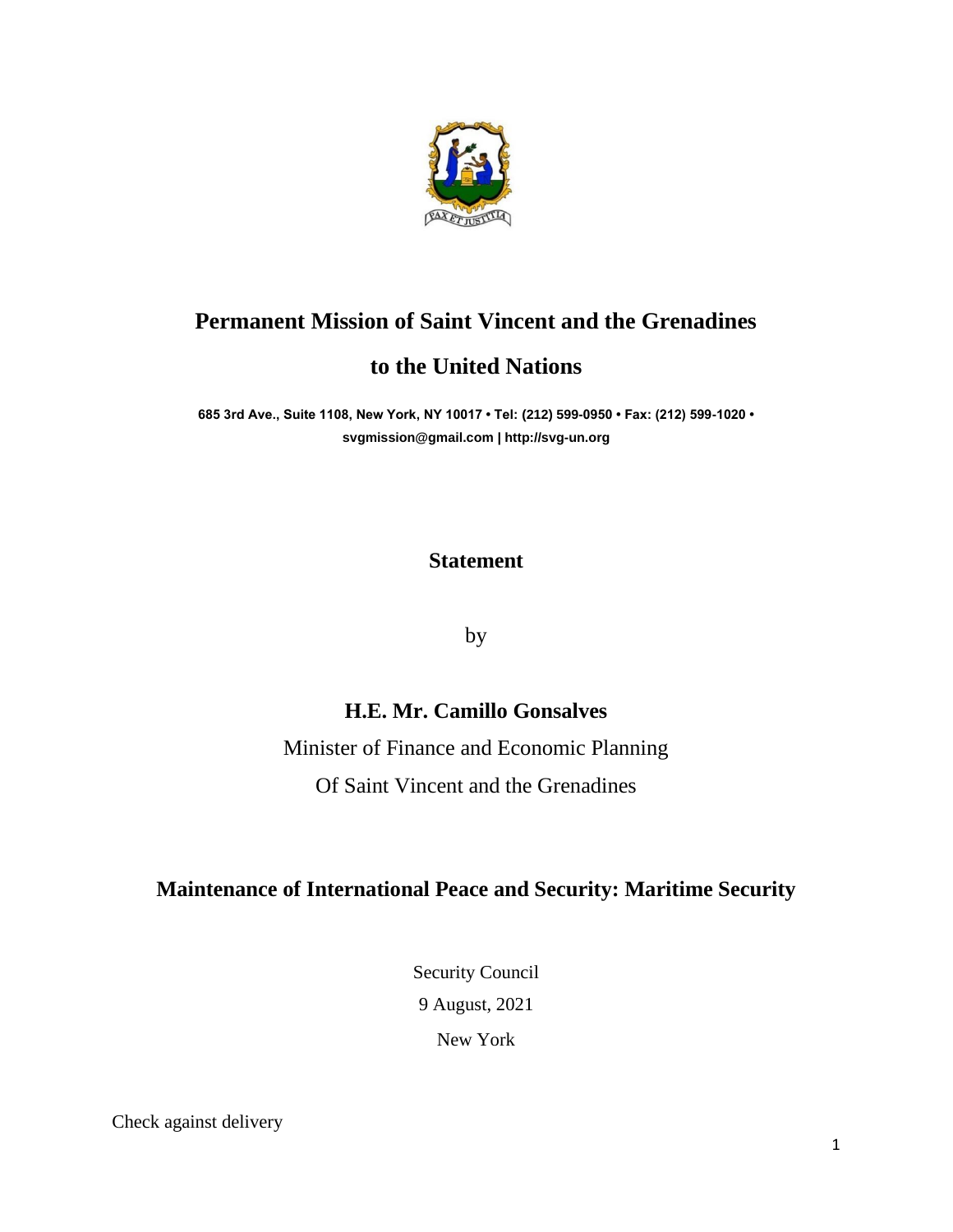Thank you, Mr. President,

At the outset, permit me to commend the Republic of India for convening today's open debate, and I thank the briefers for their insightful remarks. I would also more personally like to thank his excellency Prime Minister Modi for his public solidarity and support with our Prime Minister, the Prime Minister of St. Vincent, and the Grenadines who was recently victim of - as he termed it and correctly - a ghastly attack. I would like to inform Prime Minister Modi we are warmed by his solidarity and that our Prime Minster is well on the way on returning to his duties.

As a small island developing state whose material existence and continued prosperity is inextricably linked with the oceanic resources that define and circumscribe our archipelago, Saint Vincent and the Grenadines attaches great significance to this discussion. Indeed in our subregion over 120% of our territorial space is marine space.

Mr. President,

More than three billion people, globally, depend on the oceans for their livelihoods. It is imperative that the social, economic, environmental, and security considerations pertaining to our seascapes are taken fully into account. A range of interrelated maritime security risks threaten life, living, and production in both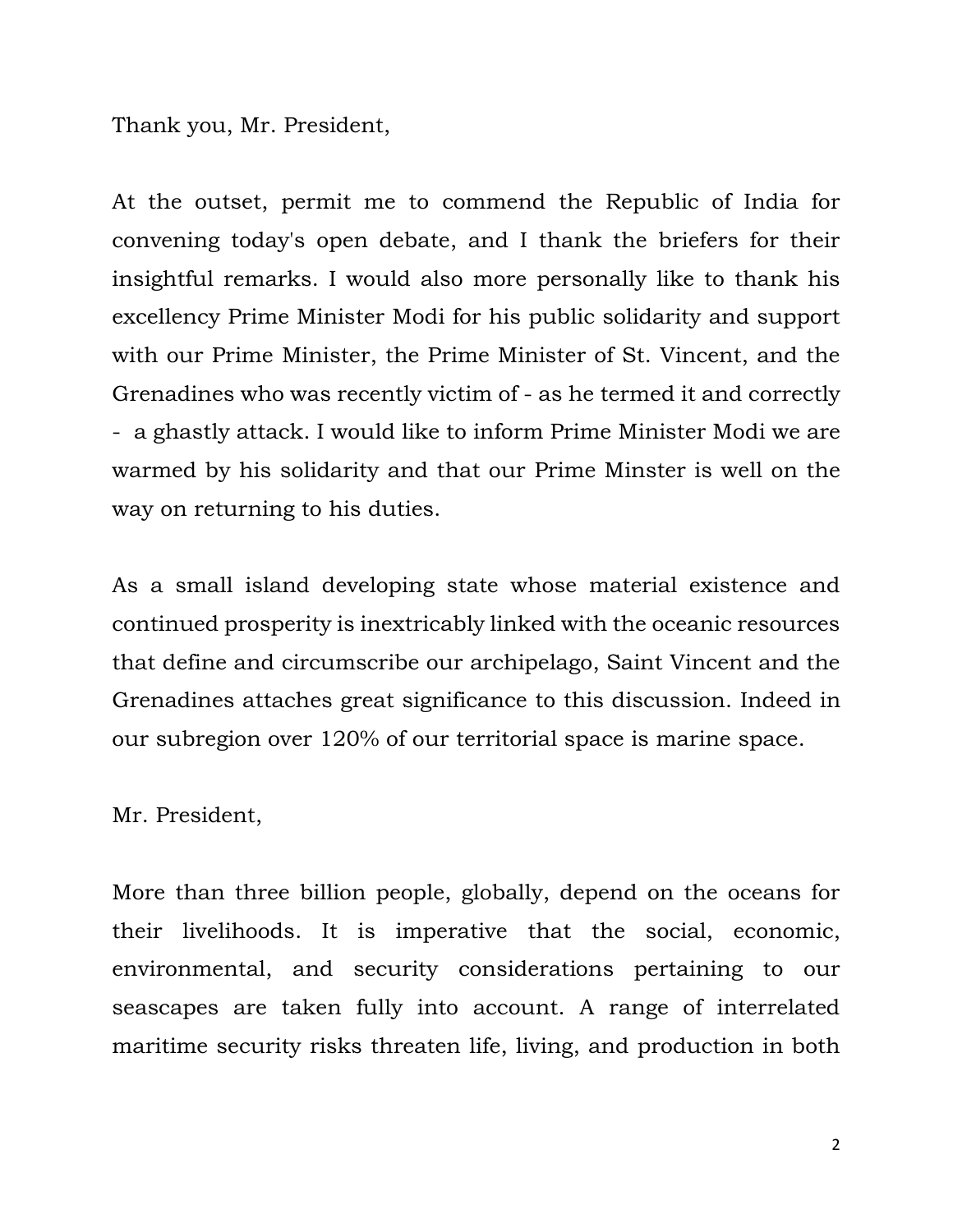maritime and landlocked states. And we have heard them in full throughout this discussion, including:

- piracy and armed robbery;
- the illegal trade of arms, ammunition, narcotics and other contraband;
- irregular migration and human trafficking;
- illegal, unreported and unregulated fishing; and,
- deliberate damage to marine ecosystems.

These challenges can only be solved through comprehensive multilateral approaches that systematically address the peace and security, developmental, and humanitarian concerns of all states. Only then would a prosperous future for all nations - including our small island developing states who rely so much on our oceans - be assured.

The destructive forces of Climate Change, which pose existential risks to low-lying coastal countries - *such as those interspersed across our Caribbean Community (CARICOM)* - further accentuates these challenges. The international community's efforts to enhance maritime security will prove inadequate until meaningful action is taken to arrest global warming which jeopardises the social fabric of states everywhere and turns our marine environment into yet another threat to security on land.

Mr. President,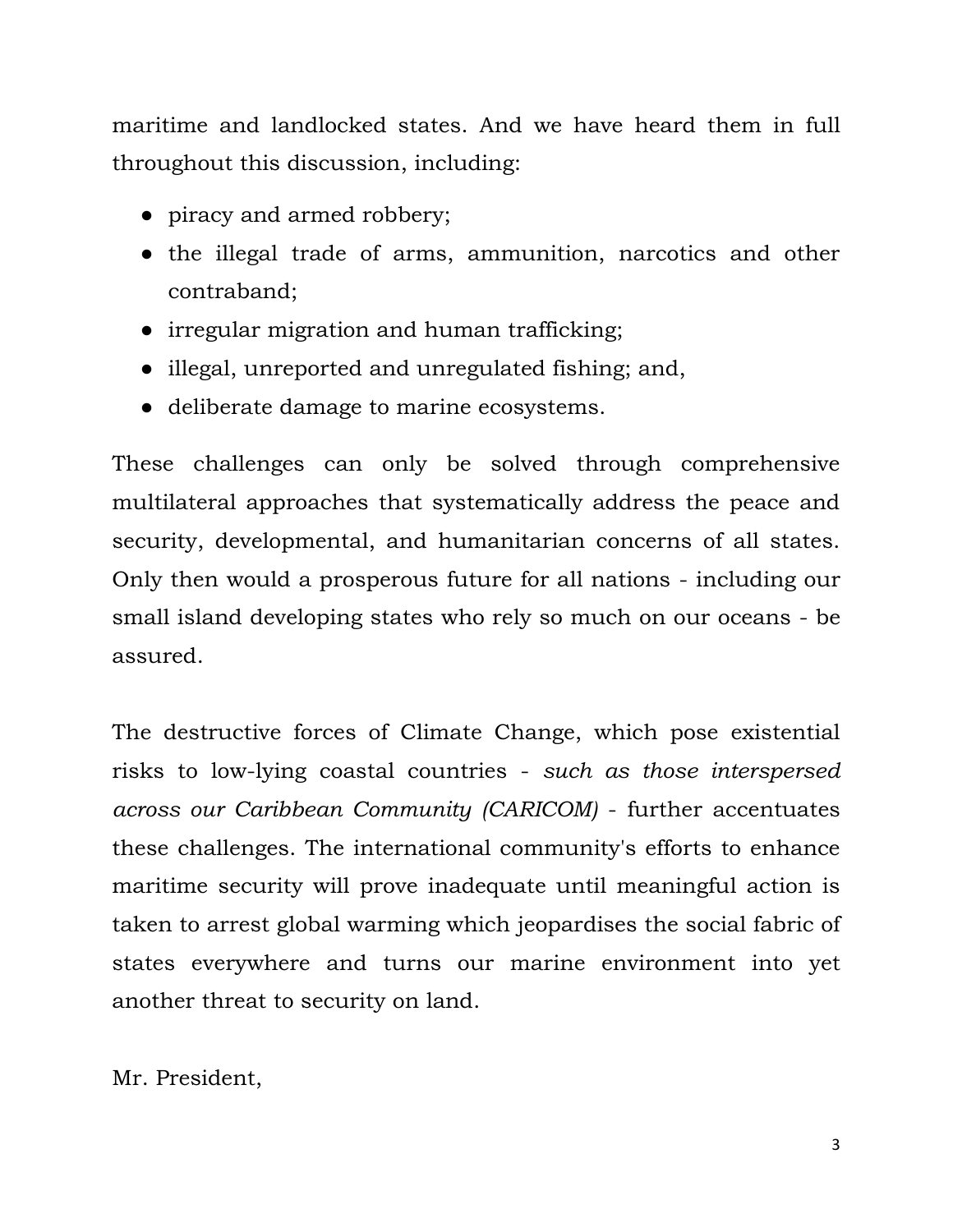Recent escalations in the Gulf of Oman bring even closer into focus the need for all states to work together within the framework of the United Nations Convention on the Law of the Sea (UNCLOS) to ensure freedom of navigation and innocent passage. Certainly, each country is duty-bound to safeguard its coastal resources, defend its maritime borders, and protect its citizens and interests from seaborne threats. However, these actions must *always* comply with international law and give full respect to the sacrosanct principles of state sovereignty and territorial integrity.

Saint Vincent and the Grenadines commends the recently signed memorandum of understanding (MoU) between the African Union (AU) and the Gulf of Guinea Commission to reinforce joint efforts to address maritime safety. So too do we commend Kenya for its leadership of the Contact Group on Piracy off the Coast of Somalia, and the Indian Ocean Commission for its support to this important Group. These multilateral mechanisms are crucial to the international efforts to strengthen maritime security.

We in CARICOM have taken tremendous strides to enhance maritime security by improving our surveillance and intelligence-gathering capacities, modernising law enforcement and criminal justice sectors, and upgrading and harmonising regulations for travel and trade. Through multilateral initiatives such as the Regional Security System (RSS), the CARICOM Implementation Agency for Crime and Security (IMPACS) and the Caribbean Basin Security Initiative (CBSI)